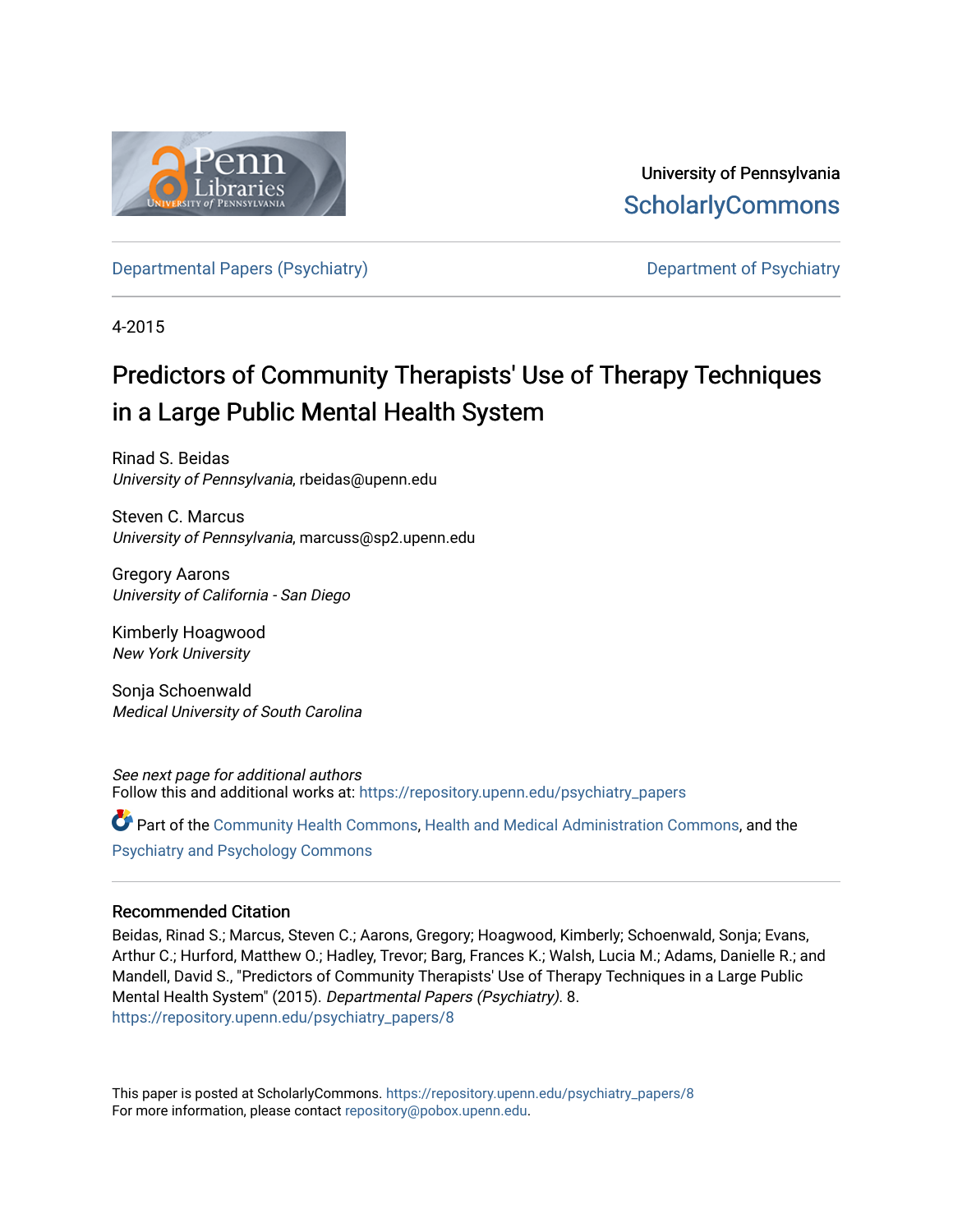# Predictors of Community Therapists' Use of Therapy Techniques in a Large Public Mental Health System

# **Abstract**

Importance Few studies have examined the effects of individual and organizational characteristics on the use of evidence-based practices in mental health care. Improved understanding of these factors could guide future implementation efforts to ensure effective adoption, implementation, and sustainment of evidence-based practices.

Objective To estimate the relative contribution of individual and organizational factors on therapist selfreported use of cognitive-behavioral, family, and psychodynamic therapy techniques within the context of a large-scale effort to increase use of evidence-based practices in an urban public mental health system serving youth and families.

Design, Setting, and Participants In this observational, cross-sectional study of 23 organizations, data were collected from March 1 through July 25, 2013. We used purposive sampling to recruit the 29 largest child-serving agencies, which together serve approximately 80% of youth receiving publically funded mental health care. The final sample included 19 agencies with 23 sites, 130 therapists, 36 supervisors, and 22 executive administrators.

Main Outcomes and Measures Therapist self-reported use of cognitive-behavioral, family, and psychodynamic therapy techniques, as measured by the Therapist Procedures Checklist–Family Revised.

Results Individual factors accounted for the following percentages of the overall variation: cognitivebehavioral therapy techniques, 16%; family therapy techniques, 7%; and psychodynamic therapy techniques, 20%. Organizational factors accounted for the following percentages of the overall variation: cognitive-behavioral therapy techniques, 23%; family therapy techniques, 19%; and psychodynamic therapy techniques, 7%. Older therapists and therapists with more open attitudes were more likely to endorse use of cognitive-behavioral therapy techniques, as were those in organizations that had spent fewer years participating in evidence-based practice initiatives, had more resistant cultures, and had more functional climates. Women were more likely to endorse use of family therapy techniques, as were those in organizations employing more fee-for-service staff and with more stressful climates. Therapists with more divergent attitudes and less knowledge about evidence-based practices were more likely to use psychodynamic therapy techniques.

Conclusions and Relevance This study suggests that individual and organizational factors are important in explaining therapist behavior and use of evidence-based practices, but the relative importance varies by therapeutic technique.

# **Disciplines**

Community Health | Health and Medical Administration | Psychiatry and Psychology

# Author(s)

Rinad S. Beidas, Steven C. Marcus, Gregory Aarons, Kimberly Hoagwood, Sonja Schoenwald, Arthur C. Evans, Matthew O. Hurford, Trevor Hadley, Frances K. Barg, Lucia M. Walsh, Danielle R. Adams, and David S. Mandell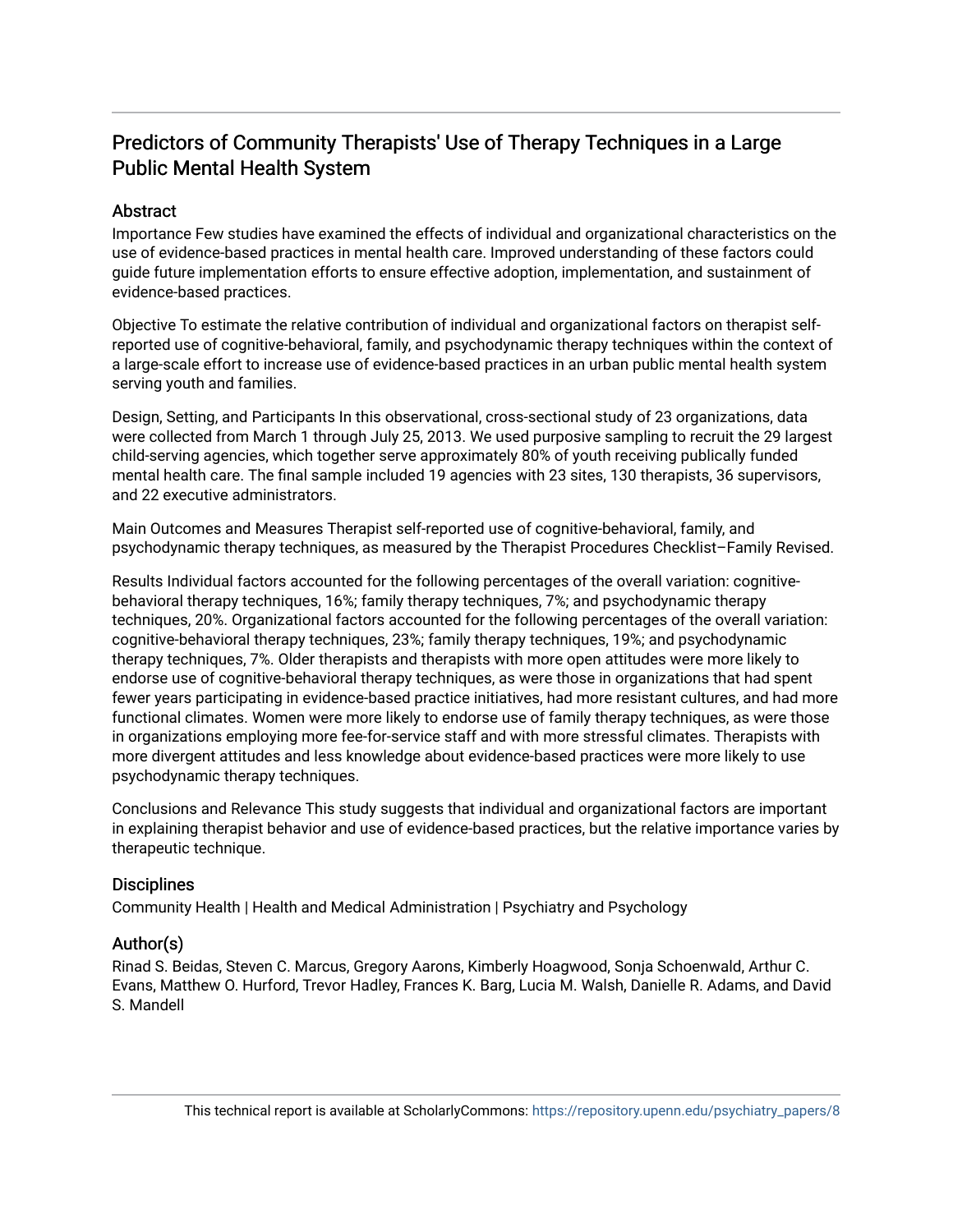### **Original Investigation**

# Predictors of Community Therapists' Use of Therapy Techniques in a Large Public Mental Health System

Rinad S. Beidas, PhD; Steven Marcus, PhD; Gregory A. Aarons, PhD; Kimberly E. Hoagwood, PhD; Sonja Schoenwald, PhD; Arthur C. Evans, PhD; Matthew O. Hurford, MD; Trevor Hadley, PhD; Frances K. Barg, PhD, MEd; Lucia M. Walsh, BS; Danielle R. Adams, BA; David S. Mandell, ScD

**IMPORTANCE** Few studies have examined the effects of individual and organizational characteristics on the use of evidence-based practices in mental health care. Improved understanding of these factors could guide future implementation efforts to ensure effective adoption, implementation, and sustainment of evidence-based practices.

**OBJECTIVE** To estimate the relative contribution of individual and organizational factors on therapist self-reported use of cognitive-behavioral, family, and psychodynamic therapy techniques within the context of a large-scale effort to increase use of evidence-based practices in an urban public mental health system serving youth and families.

**DESIGN, SETTING, AND PARTICIPANTS** In this observational, cross-sectional study of 23 organizations, data were collected from March 1 through July 25, 2013. We used purposive sampling to recruit the 29 largest child-serving agencies, which together serve approximately 80% of youth receiving publically funded mental health care. The final sample included 19 agencies with 23 sites, 130 therapists, 36 supervisors, and 22 executive administrators.

**MAIN OUTCOMES AND MEASURES** Therapist self-reported use of cognitive-behavioral, family, and psychodynamic therapy techniques, as measured by the Therapist Procedures Checklist–Family Revised.

**RESULTS** Individual factors accounted for the following percentages of the overall variation: cognitive-behavioral therapy techniques, 16%; family therapy techniques, 7%; and psychodynamic therapy techniques, 20%. Organizational factors accounted for the following percentages of the overall variation: cognitive-behavioral therapy techniques, 23%; family therapy techniques, 19%; and psychodynamic therapy techniques, 7%. Older therapists and therapists with more open attitudes were more likely to endorse use of cognitive-behavioral therapy techniques, as were those in organizations that had spent fewer years participating in evidence-based practice initiatives, had more resistant cultures, and had more functional climates. Women were more likely to endorse use of family therapy techniques, as were those in organizations employing more fee-for-service staff and with more stressful climates. Therapists with more divergent attitudes and less knowledge about evidence-based practices were more likely to use psychodynamic therapy techniques.

**CONCLUSIONS AND RELEVANCE** This study suggests that individual and organizational factors are important in explaining therapist behavior and use of evidence-based practices, but the relative importance varies by therapeutic technique.

JAMA Pediatr. 2015;169(4):374-382. doi:10.1001/jamapediatrics.2014.3736 Published online February 16, 2015.

**F.** Supplemental content at jamapediatrics.com

**Author Affiliations:** Author affiliations are listed at the end of this article.

**Corresponding Author:** Rinad S. Beidas, PhD, Department of Psychiatry, University of Pennsylvania Perelman School of Medicine, 3535 Market St, 3015, Philadelphia, PA 19104 (rbeidas@upenn.edu).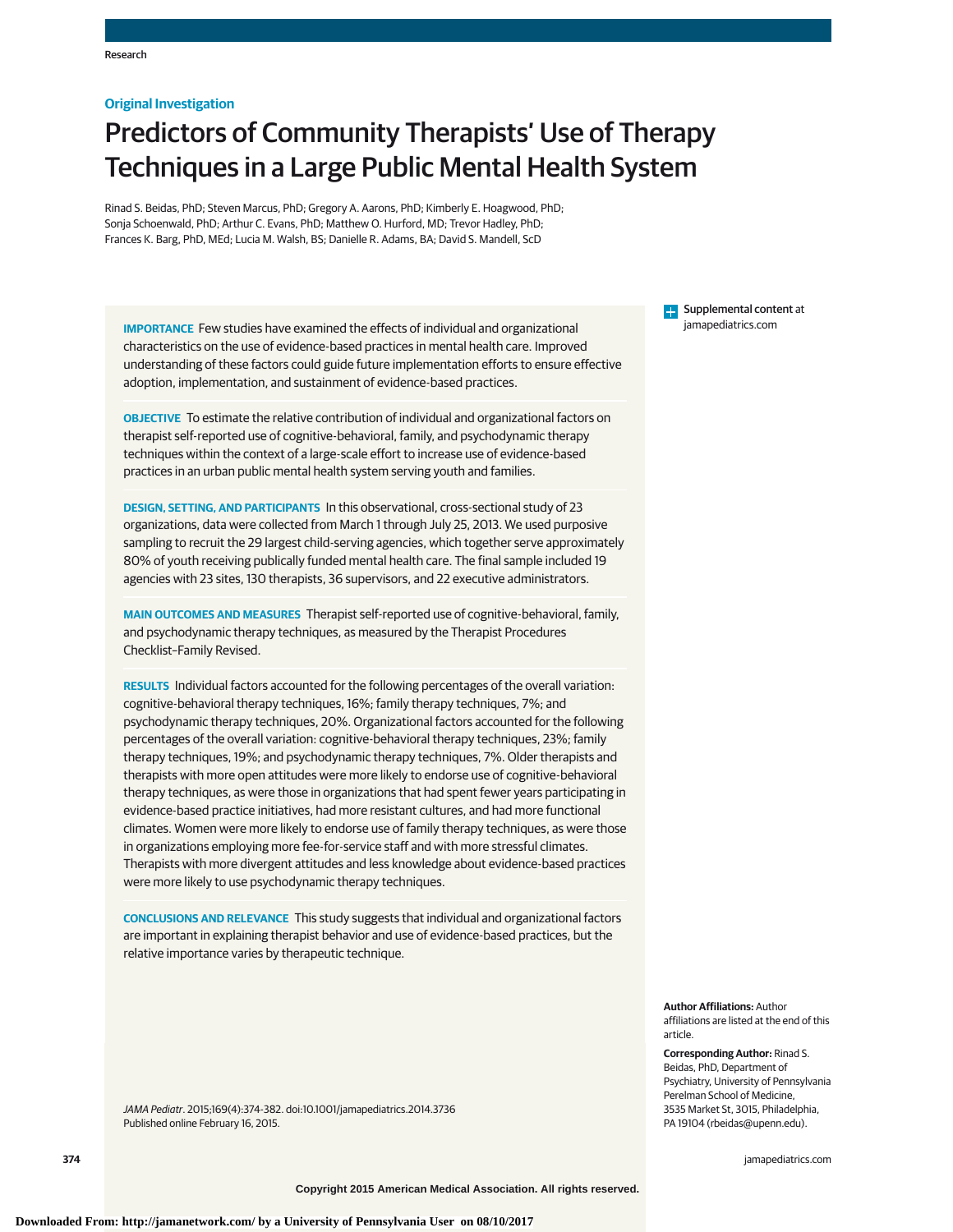mplementation science frameworks posit that individual (eg, knowledge and attitudes) and organizational (eg, culture and climate) characteristics affect the provision of evidence-based practices (EBPs) in general health an mplementation science frameworks posit that individual (eg, knowledge and attitudes) and organizational (eg, culture and climate) characteristics affect the provision of evihealth care.<sup>1</sup> Little is known about the relative contributions of these 2 sets of characteristics. This study estimates the relative contribution of individual and organizational factors on therapists' use of cognitive-behavioral therapy (CBT), family therapy, and psychodynamic therapy techniques within the context of a large-scale effort to increase the use of CBT in an urban public mental health system.

Literature supports the role of individual and organizational factors in the provision of children's mental health services. For example, individual factors, such as attitudes toward EBPs,<sup>2,3</sup> predict the extent to which therapists deliver EBPs as designed. Similarly, organizational factors, such as organizational culture (ie, shared employee perceptions around expectations and norms)<sup>4</sup> and organizational climate (ie, psychological effect of the work environment on individual well-being),<sup>5</sup> have been linked to quality of services<sup>6</sup> and youth mental health outcomes.<sup>6,7</sup> Previous research has largely focused on individual or organizational factors. Both sets of studies find evidence of the predictive validity of their constructs of interest. Individual and organizational factors are correlated,8 making it difficult to disentangle the contributions of each set. Furthermore, different outcomes have been examined in these 2 sets of studies, making it challenging to compare results.

To address these issues, we measured the association between individual and organizational characteristics and the use of therapy techniques in therapists in an urban public mental health system engaged in a large-scale effort to increase the use of CBT. We explore the relative contribution of individual and organizational characteristics on therapist self-reported use of CBT, family therapy, and psychodynamic therapy techniques, all 3 being widely endorsed techniques used by therapists in usual care.9Cognitive-behavior therapy has a large body of evidence to support its effectiveness in addressing youth psychiatric disorders.10 Family therapy is effective for some youth psychiatric disorders, particularly when familyoriented components are combined with CBT techniques.<sup>11</sup> Psychodynamic therapy has little evidence to support its effectiveness for youth psychiatric disorders.10

# Methods

#### **Setting**

Since 2007, the Philadelphia Department of Behavioral Health and Intellectual disAbility Services has supported the implementation of therapy techniques in the public mental health system based on theprinciples ofCBT. Implementation support includes a full-time city employee who coordinates implementation and training and consultation by treatment developers.

#### Agencies and Participants

There are more than 100 community mental health agencies in Philadelphia that provide outpatient services to youth (Cathy

Bolton, PhD, written communication, January 3, 2013). We used purposive sampling to recruit the 29 largest child-serving agencies, which serve approximately 80% of youth receiving publically funded mental health care. Of these 29 agencies, 18 (62%) agreed to participate. In addition, 1 agency involved in EBPs efforts asked to participate, resulting in a final sample of 19 agencies (23 sites, 130 therapists, 36 supervisors, and 22 executive administrators). Each site rather than each agency was treated as a distinct organization because of different leadership structures, locations, and staff. In this article, we refer to *site* as *organization*. The leader of each organization was invited to participate as the executive administrator. There were no exclusion criteria for participation. Of the organizations enrolled in this study, 16 had participated in city-sponsored EBPs

#### Procedure

initiatives.

All procedures were approved by the City of Philadelphia and University of Pennsylvania institutional review boards.We approached the executive administrator of each organization for participation. Executive administrators completed their questionnaires using REDcap, a secure Web-based application that supports online data collection.<sup>12</sup> For supervisors and therapists, we scheduled a 1-time, 2-hour meeting at each organization, at which we provided lunch, obtained written informed consent, and completed data collection. Approximately 60% of therapists employed by the 23 organizations participated in the study, which collected data from March 1 through July 25, 2013. Participants received \$50.

#### Measures

#### Participant Characteristics

Executive administrators provided information on their age, sex, ethnicity/race, and educational background. Therapist and supervisor demographics were assessed using the Therapist Background Questionnaire,<sup>13</sup> a 21-item demographics questionnaire. We also asked participants to report on employment status (ie, fee for service or salaried).

Therapist attitudes were assessed using the Evidence-Based Practice Attitude Scale,<sup>14</sup> a 15-item self-report questionnaire that assesses constructs related to appeal the of EBPs, requirements to use EBPs, general openness to new practices, and divergence between EBPs and usual practice. Each subscale is a mean of the items within that factor, which is measured on a continuum from 0 (not at all) to 4 (very great extent). The Evidence-Based Practice Attitude Scale has good internal consistency<sup>15</sup> and validity.<sup>16</sup>

Therapist knowledge about EBPs was measured using the Knowledge of Evidence-Based Services Questionnaire,<sup>17</sup> a 40item self-report instrument. Knowledge is measured on a continuum from 0 to 160, with higher scores indicative of more knowledge of evidence-based services for youth. Psychometric data suggest temporal stability, discriminative validity, and sensitivity to training.<sup>17</sup>

### Organizational Characteristics

Supervisors provided information on the number of therapists in their unit and their employment status. From that in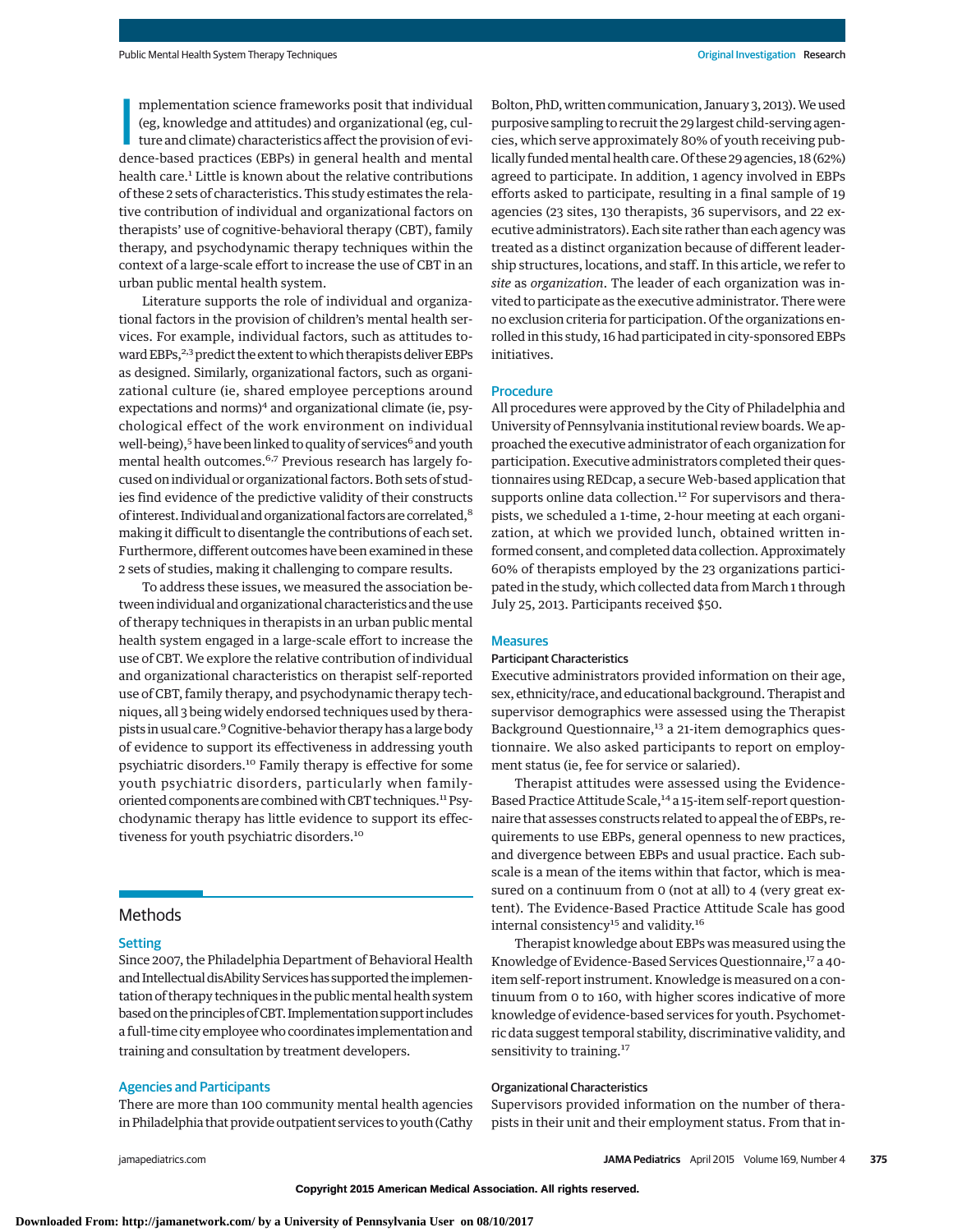formation, we determined program size (ie, number of therapists in their unit) and percentage of fee-for-service staff. We also assessed the number of years the organization had formally been involved in city-sponsored EBPs initiatives.

Organizational culture and climate were measured from the perspectives of therapists, supervisors, and executive administrators using the Organizational Social Context Measurement System,<sup>18</sup> a 105-item measure of the social context of mental health organizations. Organizational culture includes proficiency, rigidity, and resistance, and climate includes engagement, functionality, and stress. Proficient cultures are those in which therapists prioritize the wellbeing of clients and are expected to keep up competencies. Rigid cultures are those in which therapists have little autonomy and discretion. Resistant cultures refer to ones in which therapists are expected to be apathetic. Engaged climates refer to ones in which therapists think they can accomplish worthwhile tasks and remain invested in their work. Functional climates are ones in which therapists think they are able to get their job done effectively. Stressful climates refer to ones in which therapists feel emotionally exhausted. Organizational culture and climate are measured with *t* scores with a mean of 50 and an SD of 10 based on a normed sample of 100 community mental health clinics.<sup>18</sup> The Organizational Social Context Measurement System has strong psychometric properties.<sup>19</sup>

Implementation climate was measured from the perspective of therapists, supervisors, and executive administrators, using the Implementation Climate Scale,<sup>20</sup> an 18-item scale that measures climate for EBPs implementation, including focus on EBPs, educational support for EBPs, recognition for using EBPs, rewards for using EBPs, selection of staff for EBPs, and general organizational openness. Each subscale is a mean of the items within that factor, which is measured on a continuum from 0 (not at all) to 4 (very great extent). Psychometrics are strong and have excellent reliability and validity.20

Implementation leadership was measured from the perspective of therapists, rating their direct supervisor with the Implementation Leadership Scale, $^{21}$  a 12-item scale that measures leader behaviors relevant to implementation of EBPs, including proactive, knowledgeable, supportive, and perseverant leadership. Each subscale is amean of the items within that factor, which is measured on a continuum from 0 (not at all) to 4 (very great extent). The Implementation Leadership Scale has strong psychometric properties and excellent internal consistency and validity.<sup>21</sup>

#### Dependent Variables

Therapists' use of CBT, family therapy, and psychodynamic therapy techniques was measured using the Therapy Procedures Checklist-Family Revised (TPC-FR),<sup>22</sup> a 62-item selfreport checklist. Therapists were asked to respond in reference to a representative client who they were currently treating. Therapists could endorse using strategies from all 3 families of techniques. Each dependent variable is amean of the items that fit within that factor, which is measured on a continuum from 1 to 5, with 1 indicating rarely; 2, seldom; 3, sometimes; 4, often; and 5, most of the time. Higher scores are indicative of more use of the set of techniques. Factor structure has been confirmed, test-retest reliability is strong, and the instrument is sensitive to within-therapist changes in technique use.<sup>22,23</sup>

#### Data Analytic Plan

Organizational measures are constructed by aggregating individual responses within the organization, if there is enough agreement among individuals. To determine agreement, we used mean within-group correlation statistics.<sup>24,25</sup> On all organizational variables, statistics were above the suggested 0.60 level<sup>25,26</sup>; therefore, participant responses to organizational constructs were averaged within each organization. Missing data for independent and predictor variables were minimal (<10%); series means were imputed for missing predictor variables.

We used 3 sets of linear mixed-effects regression models to determine the associations of individual and organizational factors (independent variables) with self-reported use of CBT, family therapy, and psychodynamic therapy techniques (dependent variables). All linear mixed-effects models included random intercepts for organization to account for nesting of therapists within organizations and fixed effects for individual and organizational factors. Therapist factors included participant demographics (sex, age, clinical experience, and employment status [ie, fee for service or salaried]), attitudes (Evidence-Based Practice Attitude Scale subscales), and knowledge (Knowledge of Evidence-Based Services Questionnaire total score). Organizational factors included organization demographics (cumulative years organization participated in city-sponsored EBPs initiatives, program size [ie, number of therapists in the unit], and organization type [percentage of fee-for-service staff]), implementation climate (Implementation Climate Scale subscales), implementation leadership (Implementation Climate Scale subscales), and organizational culture and organizational climate (Organizational Social Context Measurement System subscales). Dependent variables included use of CBT, family therapy, and psychodynamic therapy techniques. Therapist case mix and therapist race/ethnicity were initially included in the model as covariates but were removed because associated coefficients were not statistically significant.

#### Statistical Analysis

Analyses were conducted using PROC MIXED in SAS statistical software, version 9.0 (SAS Institute Inc). Four separate models were conducted for each of the dependent variables. In the first unconditional model, only the organization random effect was included to provide an estimate of the organizational and residual variance.Thismodel allows us to estimate howmuch of the total variance could possibly be attributed to the organization and to calculate the intraclass correlation coefficient. In the second model, only individual fixed effects were included to estimate the total variance attributable to individual fixed effects. This model allowed us to calculate the proportion of the total variation in the model explained by individual factors. In the third model, only organizational fixed effects were included to estimate the total variation attributable to organizational fixed ef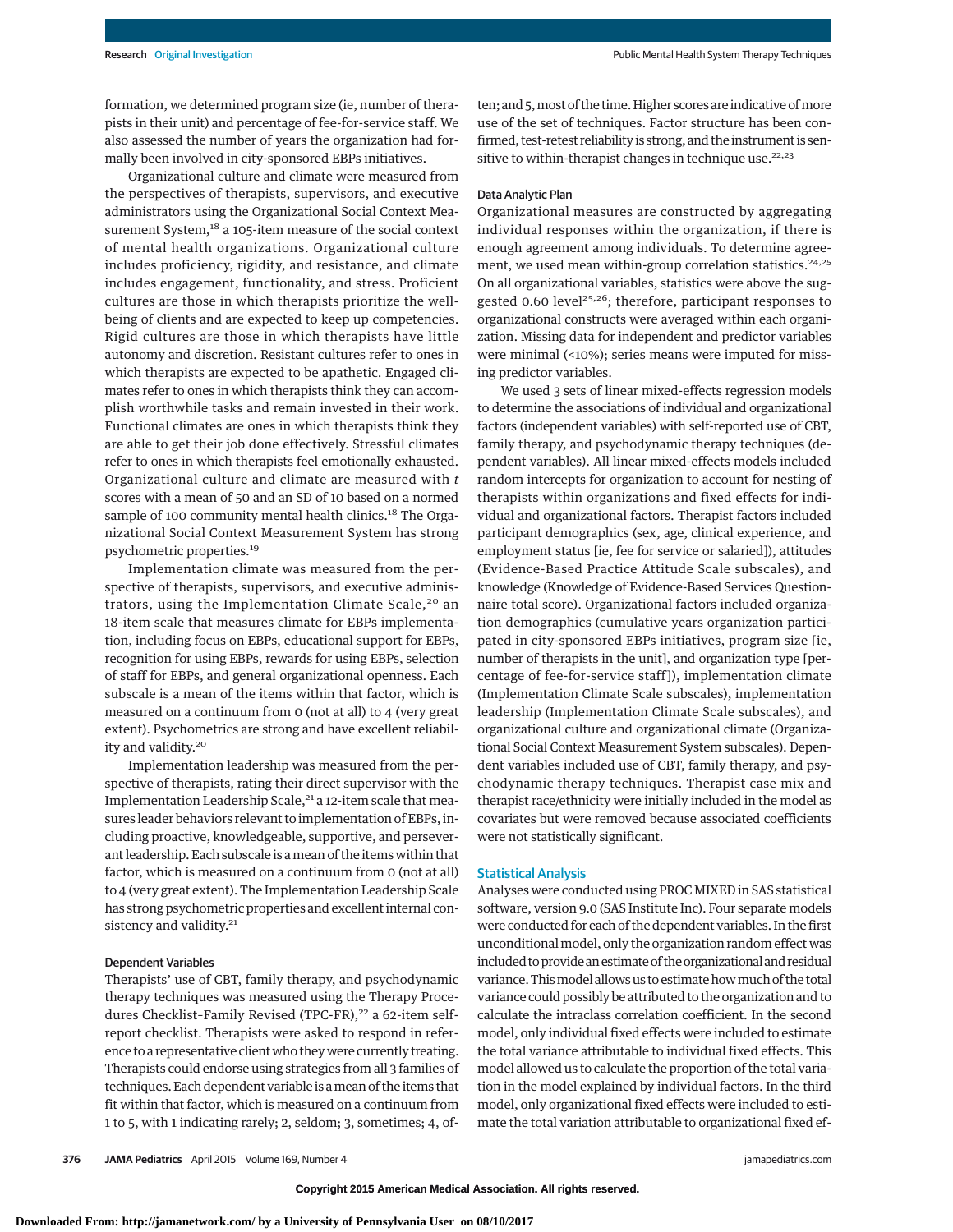fects. In the fourth model, both individual and organizational fixed effects were included; thesemodels are reported on in the Results section. Our goal was to understand how much of the overall variation in our dependent variable(s) was explained by the set of organizational and individual factors, respectively (ie, separately). The proportion of variation explained by individual factorswas calculated by subtracting the total variation from the individual factors model (model 2) from the variance of the unconditional model (model 1) and dividing by the total variation from model 1 (ie, %Var $_{\text{theranist}}$  = [Var $_{\text{unconditional}}$  – Var $_{\text{theranist}}$ ]/ Var<sub>unconditional</sub>); the same technique was used separately to calculate the proportion of variation for organizational factors (ie, %Va $r_{\text{organization}} = [Var_{\text{unconditional}} - Var_{\text{organization}}]/Var_{\text{unconditional}}$ .<sup>27</sup> Our analyses of the contributions of individual and organizational factors focus on the unique effect of each factor after controlling for all other factors in the model.

## Results

#### **Participants**

Table 1 provides demographic information about the therapists. Of the 22 executive administrators, 11 (50%) were male; they identified as Asian (2 [9%]), Hispanic/Latino (3 [14%]), African American (4 [18%]), white (12 [55%]), multiracial (2 [9%]), or missing ethnicity/race (2 [9%]). Of the 36 supervisors, 25 (69%) were female; they identified as African American (6 [17%]), white (20 [56%]), Hispanic/Latino (5 [14%]), other (1 [3%]), or missing ethnicity/race (4 [11%]).

Table 1 gives the descriptive statistics for all variables included in the models. The eTable in the Supplement is a correlation matrix that documents correlations between predictors and outcomes.

#### Therapists' Use of CBT Techniques

Table 2 gives the model parameters. Organizational factors accounted for 23% of the variance in therapists' use of CBT techniques; therapist factors accounted for 16%. Three organizational variables were associated with use of CBT techniques. Therapists in organizations that had participated for fewer years in city-sponsored EBPs initiatives, had more resistant cultures, and had more functional climates were more likely to use CBT techniques. Two therapist variables were associated with the use of CBT techniques. Older therapists and therapists with more open attitudes toward new practices were more likely to use CBT techniques.

# Therapists' Use of Family Therapy Techniques

Organizational variables accounted for 19% of the variance in the use of family therapy techniques; therapist variables accounted for 7%. Two organizational variables were associated with use of family therapy techniques. Organizations using more fee-for-service staff and organizations with more stressful climates were more likely to use family therapy techniques. One individual variable was associated with use of family therapy techniques: women were more likely to use family therapy techniques.

| Table 1. Descriptive Statistics for the Study Variables<br>Variable                                     | <b>Statistic<sup>a</sup></b> |
|---------------------------------------------------------------------------------------------------------|------------------------------|
| Techniques (n = 127 therapists) <sup>b</sup>                                                            |                              |
| <b>CBT</b>                                                                                              | $3.15(2.78-3.70)$            |
| <b>Family therapy</b>                                                                                   | 3.47 (3.00-3.80)             |
| Psychodynamic therapy                                                                                   | $3.57(2.89-4.25)$            |
| Demographics                                                                                            |                              |
|                                                                                                         |                              |
| Race/ethnicity ( $n = 123$ therapists)<br>Asian                                                         |                              |
| African American                                                                                        | 6 (5)<br>27(22)              |
| White                                                                                                   |                              |
|                                                                                                         | 67 (55)                      |
| Hispanic/Latino                                                                                         | 13 (11)                      |
| Multiracial                                                                                             | 5(4)                         |
| Other                                                                                                   | 5(4)                         |
| <b>Educational background</b><br>$(n = 124$ therapists)                                                 |                              |
| Bachelor's degree                                                                                       | 5(4)                         |
| Master's degree                                                                                         | 107 (86)                     |
| Doctoral degree                                                                                         | 12(10)                       |
| Time at current organization, mean, y                                                                   | 2.00 (1.00-4.00)             |
| $(n = 124$ therapists)                                                                                  |                              |
| Sex ( $n = 129$ therapists)                                                                             |                              |
| Male                                                                                                    | 30 (23)                      |
| Female                                                                                                  | 99 (76)                      |
| Age, mean, y (n = 122 therapists)                                                                       | 35 (29-47)                   |
| Clinical experience, mean, y<br>$(n = 122$ therapists)                                                  | $5(2-10)$                    |
| Employment status ( $n = 119$ therapists)                                                               |                              |
| <b>FFS</b>                                                                                              | 67 (56)                      |
| Salaried                                                                                                | 52 (44)                      |
| Attitudes (n = 129 therapists) <sup>c</sup>                                                             |                              |
| Requirements: extent to which a therapist<br>would adopt EBPs if it were required                       | $3.00(2.00-3.67)$            |
| Appeal: extent to which a therapist would<br>adopt EBPs if it were appealing                            | $3.25(2.67-3.75)$            |
| Openness: extent to which a therapist is<br>open to trying EBPs                                         | $3.00(2.50-3.75)$            |
| Divergence: extent to which EBPs are not<br>clinically useful                                           | $1.25$ (.75-1.75)            |
| Total knowledge of EBPs for youth<br>$(n = 127$ therapists) <sup>d</sup>                                | 94.00 (89.50-101.00)         |
| Organizational factors (n = 23 sites)                                                                   |                              |
| Cumulative years participating in EBPs<br>initiatives <sup>e</sup>                                      | $3.00(0-5.00)$               |
| Program size (No. of therapists)                                                                        | 9.50 (7.00-25.00)            |
| Staff that are employed using a FFS model                                                               | $0.76(0.36-0.94)$            |
| Implementation climate ( $n = 23$ sites) <sup>c</sup>                                                   |                              |
| Focus on EBPs: extent to which an<br>organization values and emphasizes EBPs                            | 2.38 (1.79-2.89)             |
| Educational support: extent to which an<br>organization provides educational support<br>for EBPs        | 1.58 (1.25-1.95)             |
| Recognition: extent to which an<br>organization recognizes staff<br>implementing EBPs                   | $2.00(1.70-2.61)$            |
| Reward: extent to which an organization<br>financially rewards staff implementing EBPs                  | $0.39(0.31-0.95)$            |
| Staff selection: extent to which an<br>organization selects staff based on ability<br>to implement EBPs | 2.33 (2.00-2.90)             |
| Openness: extent to which an organization<br>is generally open to innovation                            | 2.92 (2.33-3.42)             |
|                                                                                                         | (continued)                  |

jamapediatrics.com **(Reprinted) JAMA Pediatrics** April 2015 Volume 169, Number 4 **377**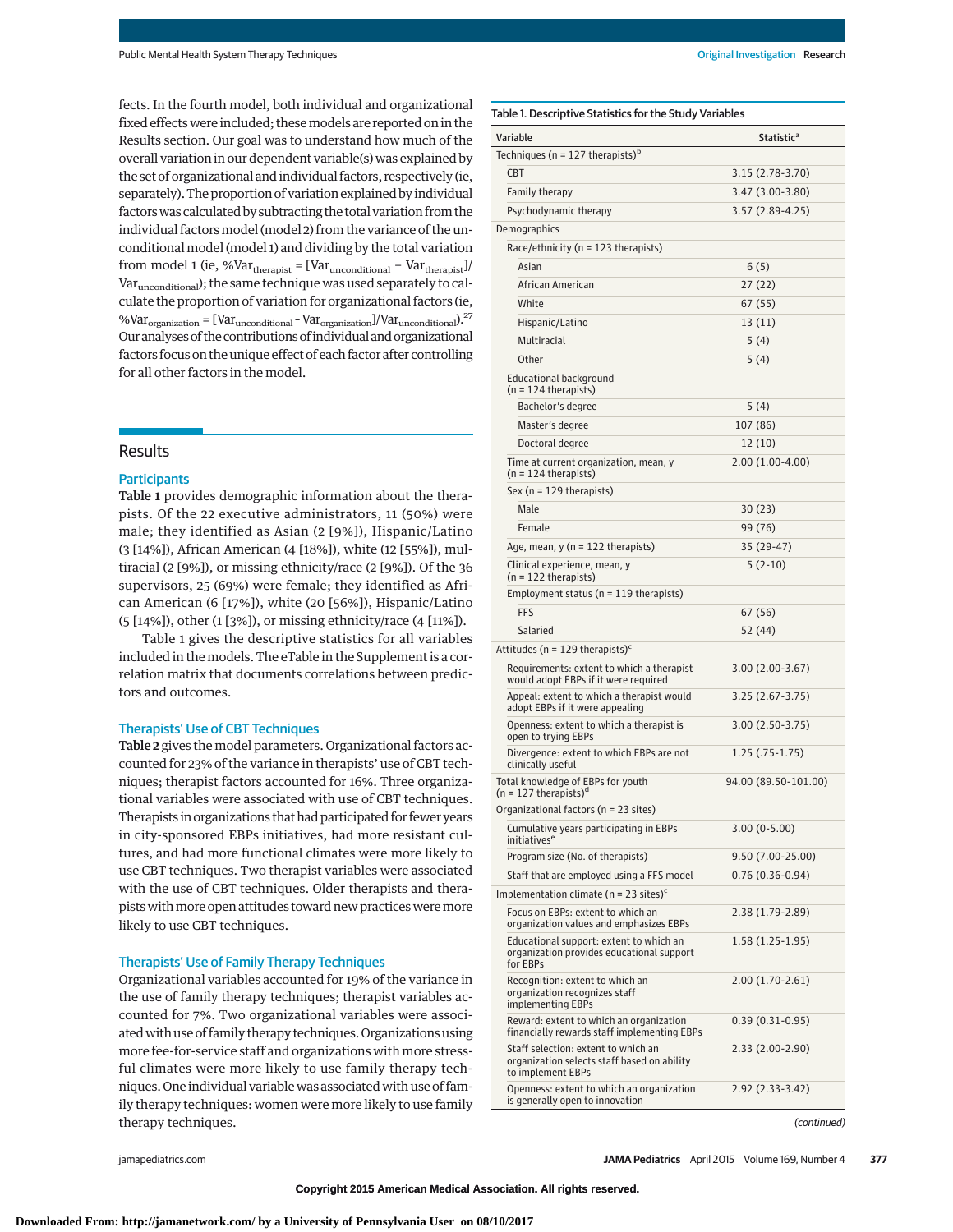| Table 1. Descriptive Statistics for the Study Variables (continued)                                     |                              |  |  |
|---------------------------------------------------------------------------------------------------------|------------------------------|--|--|
| Variable                                                                                                | <b>Statistic<sup>a</sup></b> |  |  |
| Implementation leadership (n = 23 sites) <sup>c</sup>                                                   |                              |  |  |
| Proactive: extent to which leader developed<br>a plan to facilitate EBPs implementation                 | $2.12(1.75-2.89)$            |  |  |
| Knowledgeable: extent to which leader is<br>knowledgeable about EBPs                                    | $2.89(2.25-3.33)$            |  |  |
| Supportive: extent to which leader is<br>supportive around EBPs implementation                          | $3.04(2.67-3.44)$            |  |  |
| Perseverant: extent to which leader is<br>perseverant through ups and downs of EBPs<br>implementation   | $2.79(2.36-3.33)$            |  |  |
| Organizational social context ( $n = 23$ sites) <sup>f</sup>                                            |                              |  |  |
| Proficient culture: extent to which<br>therapists are expected to remain<br>knowledgeable and competent | 55.60 (45.83-59.40)          |  |  |
| Rigid culture: extent to which therapists<br>have little autonomy and discretion                        | 57.97 (52.95-63.18)          |  |  |
| Resistant culture: extent to which therapists<br>are apathetic to change                                | 64.22 (56.82-74.70)          |  |  |
| Engaged climate: extent to which therapists<br>think like they can accomplish worthwhile<br>tasks       | 54.17 (48.82-58.72)          |  |  |
| Functional climate: extent to which<br>therapists think like they can function<br>effectively           | 62.14 (55.33-72.19)          |  |  |
| Stressful climate: extent to which therapists<br>are emotionally exhausted                              | 55.46 (51.82-59.15)          |  |  |

Abbreviations: CBT, cognitive-behavior therapy; EBPs, evidence-based practices; FFS, fee-for-service.

- <sup>a</sup> Data are presented as median (interquartile range) or number (percentage).
- <sup>b</sup> Measured on a continuum from 1 through 5, with 1 indicating rarely; 2, seldom; 3, sometimes; 4, often; and 5, most of the time. Higher scores are indicative of more use of the set of techniques.
- <sup>c</sup> Measured on a continuum from 0 through 4, with 0 indicating not at all; 1, slight extent; 2, moderate extent; 3, great extent; and 4, very great extent. Higher scores are indicative of more positive attitudes, implementation climate, and implementation leadership.
- <sup>d</sup> Measured on a continuum from 0 through 160, with higher scores indicative of more knowledge of evidence-based services for youth.
- <sup>e</sup> To calculate this variable, we added the total number of years spent participating in an EBPs initiative. For example, if an agency participated in one initiative for 2 years and another initiative for 3 years, the total score for this variable would be 5 years. Higher numbers are indicative of more time spent in EBPs initiatives.
- $f$  Organizational culture and climate are measured with  $t$  scores with a mean of 50 and an SD of 10 based on a normed sample of 100 community mental health clinics. Higher scores on proficiency, engagement, and functionality are reflective of a more positive culture or climate. Higher scores on rigidity, resistance, and stress are reflective of a more negative culture and climate.

## Therapists' Use of Psychodynamic Therapy Techniques

Individual factors accounted for 20% of the variance in the use of psychodynamic therapy techniques; organizational factors accounted for 7%. Two individual factors were associated with the use of psychodynamic therapy techniques. Therapists with more divergent attitudes on the perceived difference between EBPs and current practices and less knowledge about EBPswere more likely to use psychodynamic therapy techniques.

## Variance Attributable to Individual and Organizational Factors Collectively

For use of CBT techniques, individual and organizational factors collectively explained 30% of the overall variation; for use of psychodynamic therapy strategies, individual and organizational factors collectively explained 18% of the overall variation; for use of family therapy strategies, individual and organizational factors collectively explained 26% of the overall variation (data not shown).

## **Discussion**

This study provides information on what predicts therapists' use of therapy techniques in a large public mental health system supporting implementation of CBT. Organizational factors accounted for more of the variance in therapists' use of CBT and family therapy techniques. Conversely, individual factors accounted for more of the variance in therapists' use of psychodynamic therapy techniques. Both CBT and family therapy are evidence-based techniques for childhood disorders, whereas psychodynamic therapy techniques have less rigorous evidence to support them.<sup>10</sup> Taken collectively, these findings suggest that organizational factors are more likely to drive use of EBPs, whereas therapist attributes are more likely to drive use of non-EBPs therapy techniques.

Consistent with the literature, $16$  therapists with more open attitudes were more likely to use CBT techniques. However, inconsistent with the literature, $14$  older therapists were more likely to use CBT techniques. Older therapists may have more experience changing treatment modalities according to demand because they have been in the system longer. Paradoxically, organizations that had spent fewer years participating in city-sponsored EBPs initiatives were more likely to use CBT techniques. It is possible that organizations that seek out CBT training have therapists less experienced in CBT. Alternatively, it is possible that organizations spending more years participating in EBPs initiatives experience EBPs fatigue (ie, innovation fatigue<sup>28</sup>) or the stress involved with competing demands of difficult human service jobs coupled with lack of clarity of how these initiatives fit with the role of therapist. Further research is needed to understand potential unintended consequences of EBPs efforts, such as innovation fatigue.

Organizations with more resistant cultures and more functional climates were more likely to have therapists who endorsed using CBT techniques. Organizations with more resistant cultures may be more likely to participate in initiatives to increase use of innovation. Therapists' perceptions that they are functioning effectively appear to contribute to more use of CBT techniques. Organizations with more stressful climates and more fee-for-service staff were more likely to have therapists who used family techniques. It is possible that organizations with more stressful climates serve a more chaotic population, suggesting the potential usefulness of family therapy techniques, which are indicated for youth with psychiatric disorders and chaotic family environments.<sup>29</sup>

Consistent with the literature, therapists who were less knowledgeable about EBPs and held more divergent attitudes toward EBPs were more likely to use psychodynamic therapy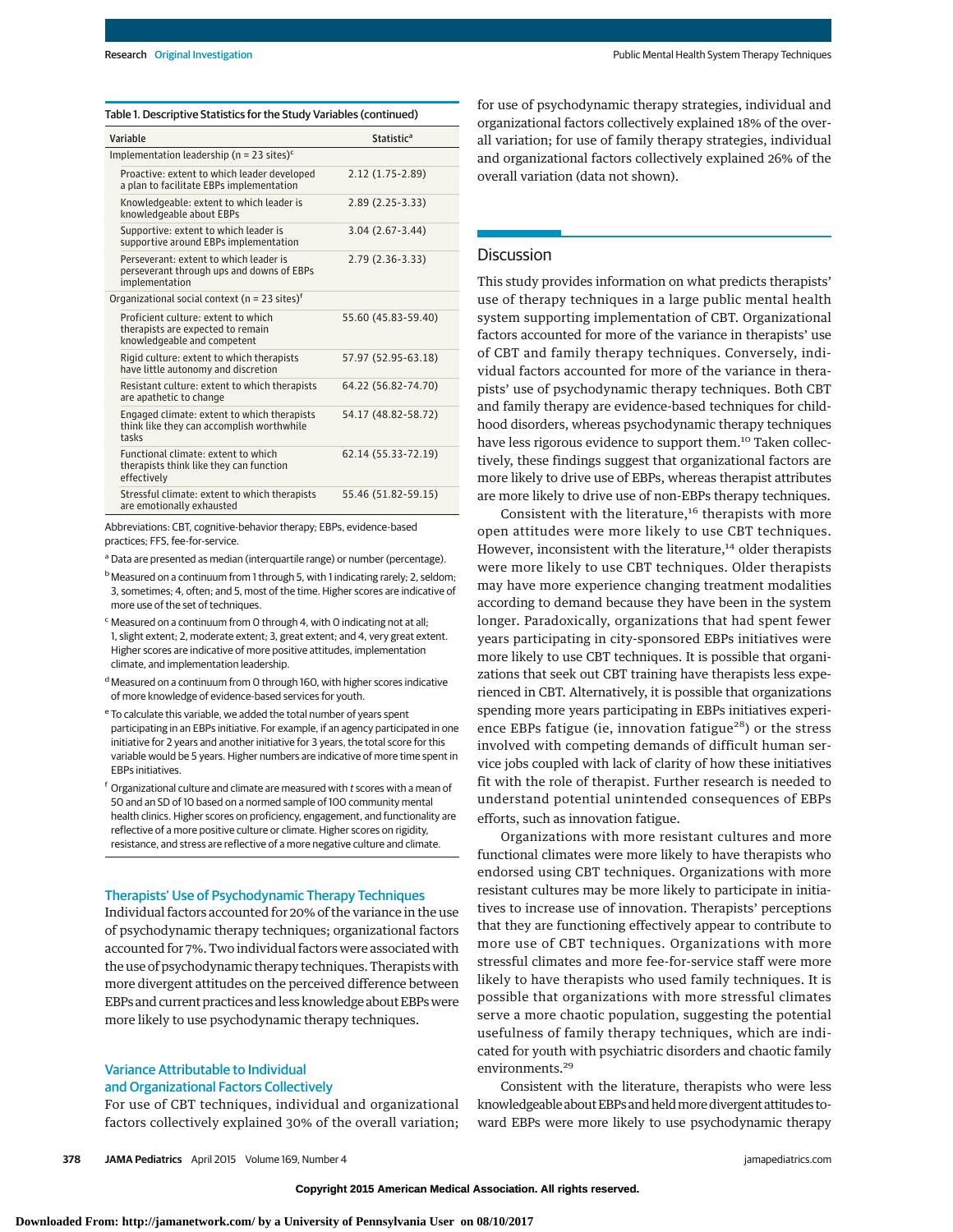## Table 2. Variation in and Factors Associated With Use of CBT, Psychodynamic Therapy, and Family Therapy Techniques

|                                                                                                                              | Mean Difference (95% CI) <sup>a</sup> |                                       |                                |
|------------------------------------------------------------------------------------------------------------------------------|---------------------------------------|---------------------------------------|--------------------------------|
| Variable                                                                                                                     | CBT <sup>b</sup>                      | Psychodynamic<br>Therapy <sup>b</sup> | Family Therapy <sup>b</sup>    |
| Variance components in random effects-only model                                                                             |                                       |                                       |                                |
| Organizational                                                                                                               | 0.13                                  | 0.04                                  | 0.17                           |
| Residual                                                                                                                     | 0.35                                  | 0.39                                  | 0.75                           |
| ICC                                                                                                                          | 0.27                                  | 0.09                                  | 0.19                           |
| Individual factor parameter estimates from regression<br>analyses ( $\alpha$ = .05)                                          |                                       |                                       |                                |
| Demographics                                                                                                                 |                                       |                                       |                                |
| Male sex (male vs female sex)                                                                                                | $-0.13$ ( $-0.41$ to $0.15$ )         | $-0.26$ ( $-0.56$ to 0.03)            | $-0.49$ ( $-0.90$ to $-0.08$ ) |
| Age (1-year difference)                                                                                                      | $0.02$ (0 to $0.03$ )                 | $0.01$ (-0.01 to 0.02)                | $0.01$ (-0.01 to 0.03)         |
| Clinical experience (1-year difference)                                                                                      | $-0$ ( $-0.02$ to 0.02)               | $-0.01$ ( $-0.03$ to 0.15)            | $0.03$ (0 to $0.06$ )          |
| Salaried employment status<br>(salaried vs FFS)                                                                              | $-0.03$ ( $-0.34$ to 0.29)            | $-0.01$ ( $-0.32$ to 0.33)            | $0.03$ (-0.42 to 0.48)         |
| <b>Attitudes<sup>c</sup></b>                                                                                                 |                                       |                                       |                                |
| Requirements: extent to which a therapist would adopt<br>EBPs if it were required (1-point difference)                       | $-0.04$ ( $-0.15$ to 0.08)            | $-0.01$ ( $-0.13$ to $0.11$ )         | $-0.08$ ( $-0.24$ to 0.08)     |
| Appeal: extent to which a therapist would adopt EBPs<br>if it were appealing (1-point difference)                            | $0.07$ (-0.12 to 0.27)                | $0.09$ (-0.11 to 0.30)                | $0.19$ (-0.10 to 0.48)         |
| Openness: extent to which a therapist is open to trying<br>EBPs (1-point difference)                                         | $0.21$ (0.03 to 0.40)                 | $0.13$ (-0.06 to 0.32)                | $0.06$ (-0.21 to 0.32)         |
| Divergence: extent to which EBPs are not clinically<br>useful (1-point difference)                                           | $0.14$ (-0.02 to 0.30)                | $0.23$ (0.06 to 0.40)                 | $0.05$ (-0.18 to 0.28)         |
| Knowledge                                                                                                                    |                                       |                                       |                                |
| Total knowledge of EBPs for youth (1-point difference) <sup>d</sup>                                                          | $0$ (-0.01 to 0.01)                   | $-0.02$ ( $-0.03$ to 0)               | $-0.01$ ( $-0.03$ to $0.01$ )  |
| Organizational factor parameter estimates from regression<br>analyses ( $\alpha$ = .05)                                      |                                       |                                       |                                |
| Cumulative years participating in EBPs initiatives<br>$(1$ -year difference) <sup>e</sup>                                    | $-0.13$ ( $-0.22$ to $-0.04$ )        | $-0.05$ ( $-0.14$ to 0.04)            | $-0.12$ ( $-0.24$ to $0.01$ )  |
| Program size (No. of therapists; 1-therapist<br>difference)                                                                  | $-0.02$ ( $-0.04$ to 0)               | $-0.01$ ( $-0.03$ to $0.01$ )         | $0.01$ (-0.04 to 0.02)         |
| Organization type (% FFS staff; 1-percentage<br>difference)                                                                  | $0.75$ (-0.08 to 1.58)                | $0.55$ (-0.30 to 1.41)                | 1.26 (0.07 to 2.46)            |
| Implementation climate <sup>c</sup>                                                                                          |                                       |                                       |                                |
| Focus on EBPs: extent to which an organization<br>values and emphasizes EBPs (1-point difference)                            | $-0.13$ ( $-0.70$ to 0.43)            | $0.10$ (-0.49 to 0.69)                | $0.01$ (-0.81 to 0.82)         |
| Educational support: extent to which an organization<br>provides educational support for EBPs (1-point<br>difference)        | $-0.27$ ( $-0.94$ to 0.39)            | $0.24$ (-0.45 to 0.93)                | $-0.20$ ( $-1.17$ to 0.76)     |
| Recognition: extent to which an organization<br>recognizes staff implementing EBPs<br>(1-point difference)                   | $0.19$ (-0.37 to 0.75)                | $0.13$ (-0.45 to 0.71)                | $0.13$ (-0.68 to 0.93)         |
| Reward: extent to which an organization financially<br>rewards staff implementing EBPs<br>(1-point difference)               | $0.04$ (-0.49 to 0.56)                | $-0.06$ ( $-0.61$ to 0.48)            | $0.51$ (-0.24 to 1.27)         |
| Staff selection: extent to which an organization selects<br>staff based on ability to implement EBPs (1-point<br>difference) | $-0.01$ ( $-0.65$ to 0.62)            | $-0.37$ ( $-1.03$ to 0.29)            | $-0.76$ ( $-1.68$ to 0.16)     |
| Openness: extent to which an organization is generally<br>open to innovation (1-point difference)                            | $-0.40$ ( $-0.99$ to $0.18$ )         | $0.13$ (-0.47 to 0.73)                | $0.21$ (-0.64 to 1.04)         |
| Implementation leadership <sup>c</sup>                                                                                       |                                       |                                       |                                |
| Proactive: extent to which leader developed a plan to<br>facilitate EBPs implementation (1-point difference)                 | $0.08$ (-0.45 to 0.61)                | $0.01$ (-0.54 to 0.56)                | $-0.04$ ( $-0.80$ to 0.73)     |
| Knowledgeable: extent to which leader is knowledgeable<br>about EBPs (1-point difference)                                    | $0.01$ (-0.36 to 0.38)                | $0.11$ (-0.28 to 0.49)                | $-0.24$ ( $-0.78$ to 0.29)     |
| Supportive: extent to which leader is supportive around<br>EBPs implementation (1-point difference)                          | $-0.43$ ( $-1.05$ to $0.19$ )         | $-0.42$ ( $-1.06$ to 0.23)            | $-0.25$ ( $-1.14$ to 0.65)     |
| Perseverant: extent to which leader is perseverant<br>through ups and downs of EBPs implementation<br>(1-point difference)   | $0.35$ (-0.45 to 1.16)                | $0.16$ (-0.67 to 1.00)                | $0.54$ (-0.62 to 1.70)         |

(continued)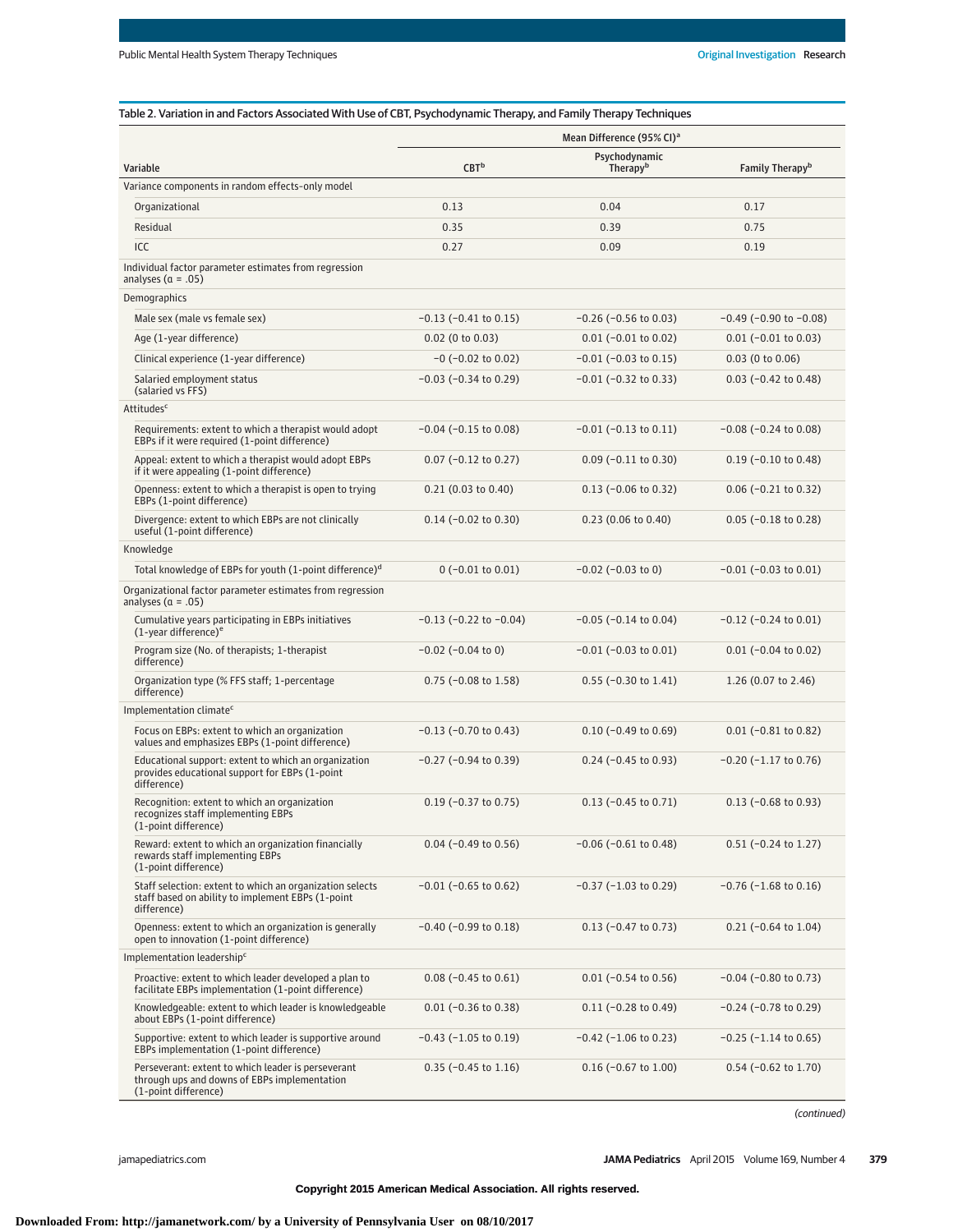| Table 2. Variation in and Factors Associated With Use of CBT, Psychodynamic Therapy, and Family Therapy Techniques (continued) |  |  |
|--------------------------------------------------------------------------------------------------------------------------------|--|--|
|                                                                                                                                |  |  |

|                                                                                                                              | Mean Difference (95% CI) <sup>a</sup> |                            |                               |
|------------------------------------------------------------------------------------------------------------------------------|---------------------------------------|----------------------------|-------------------------------|
| Variable                                                                                                                     | CBT <sup>b</sup>                      | Psychodynamic<br>Therapyb  | Family Therapy <sup>b</sup>   |
| Organizational social context <sup>f</sup>                                                                                   |                                       |                            |                               |
| Proficient culture: extent to which therapists are<br>expected to remain knowledgeable and competent<br>(1-point difference) | $-0.03$ ( $-0.08$ to 0.01)            | $-0.02$ ( $-0.06$ to 0.02) | $-0.02$ ( $-0.08$ to 0.04)    |
| Rigid culture: extent to which therapists have little<br>autonomy and discretion (1-point difference)                        | $-0.02$ ( $-0.05$ to 0.01)            | $-0.01$ ( $-0.05$ to 0.02) | $-0.04$ ( $-0.08$ to $0.01$ ) |
| Resistant culture: extent to which therapists are<br>apathetic to change (1-point difference)                                | $0.05$ (0.02 to 0.08)                 | $0.02$ (-0.01 to 0.05)     | $0.03$ (-0.02 to 0.07)        |
| Engaged climate: extent to which therapists think like<br>they can accomplish worthwhile tasks (1-point<br>difference)       | $0.01$ (-0.04 to 0.05)                | $0.01$ (-0.03 to 0.05)     | $0.03$ (-0.03 to 0.09)        |
| Functional climate: extent to which therapists feel like<br>they can function effectively (1-point difference)               | $0.09$ (0.02 to 0.16)                 | $0.03$ (-0.04 to 0.10)     | $0.08$ (-0.02 to 0.17)        |
| Stressful climate: extent to which therapists are<br>emotionally exhausted (1-point difference)                              | $0.05$ (-0 to $0.11$ )                | $0.03$ (-0.03 to 0.09)     | $0.12$ (0.04 to 0.20)         |

Abbreviations: CBT, cognitive-behavioral therapy; ICC, intraclass correlation coefficient; EBPs, evidence-based practices; FFS, fee for service.

<sup>d</sup> Measured on a continuum from 0 through 160, with higher scores indicative of more knowledge of evidence-based services for youth.

<sup>a</sup> Mean difference refers to the mean differences in the outcome between groups (for categorical variables) or for a 1-point difference (for continuous variables.

<sup>b</sup> Measured on a continuum from 1 through 5, with 1 indicating rarely; 2, seldom; 3, sometimes; 4, often; and 5, most of the time. Higher scores are indicative of more use of the set of techniques.

<sup>c</sup> Measured on a continuum from O through 4, with O indicating not at all; 1, slight extent; 2, moderate extent; 3, great extent; and 4, very great extent. Higher scores are indicative of more positive attitudes, implementation climate, and implementation leadership.

<sup>e</sup> To calculate this variable, we added the total number of years spent participating in an EBPs initiative. For example, if an agency participated in one initiative for 2 years and another initiative for 3 years, the total score for this variable would be 5 years. Higher numbers are indicative of more time spent in EBPs initiatives.

 $f$  Organizational culture and climate are measured with  $t$  scores with a mean of 50 and an SD of 10 based on a normed sample of 100 community mental health clinics. Higher scores on proficiency, engagement, and functionality are reflective of more positive culture or climate. Higher scores on rigidity, resistance, and stress are reflective of more negative culture and climate.

techniques.<sup>30</sup> Also consistent with previous findings, <sup>9</sup> therapists reported using CBT *and* other therapy techniques (ie, eclecticism) at the same time, suggesting a potential exnovation problem.*Exnovation*refers to "the processwhereby an organization decides to divest itself of an innovation that it had previously adopted."31 Further research is needed to understand how organizations can plan for EBPs that fits with existing practices.

Of interest, implementation climate and leadership, constructs hypothesized to be related to implementation outcomes,<sup>8,32</sup> did not predict use of EBPs. However, the current study did not examine more complex interactive or mediational processes to account for how these constructs may work together with molar culture or climate to predict the outcome used in this study.<sup>33</sup>

Some study limitations should be noted. First, the primary outcome variables are based on therapists self-report of use of therapeutic techniques, and therapists are not always accurate reporters of use of therapeutic techniques.34,35 Second, we did not have 100% participation, creating a potential selection bias at the therapist and organizational levels. Third, we used a random intercepts–onlymodel and did not allow the slopes to vary by organization because of sample size limitations.

#### **Conclusions**

These findings offer important implications. Organizational variables accounted for more of the variance than individual variables in predicting use of EBPs, suggesting that organizational-level implementation strategies<sup>36</sup> will be more effective in increasing the use of EBPs than implementation strategies that directly target the therapist. Individual factors account for more of the variance than organizational factors in therapists' use of psychodynamic therapy techniques. Efforts to implement EBPs may need to be accompanied by efforts to encourage therapists to divest themselves of outdated practices. Although these 2 activities may be seen as 2 sides of the same coin, the results of this study suggest that the process of exnovation may be driven by different factors than the process of implementation. Of perhaps equal importance, the variables included in our measurement model represent many of the constructs posited to predict implementation, and yet separately they accounted only for a maximum of 23% of the overall variation in outcomes, suggesting that there are a number of unmeasured constructs. Finally, this study highlights the need for prospective studies to test the relative contributions and interactions of individual- and organization-focused implementation strategies on adoption, fidelity, and sustainment of EBPs.

These findings suggest the nuanced effect of individual and organizational factors on therapists' use of therapy techniques. This study suggests that both where you work and who you are matter in understanding therapists' behavior in context and that improving the effectiveness of implementation strategies should consider both approaches.<sup>37</sup>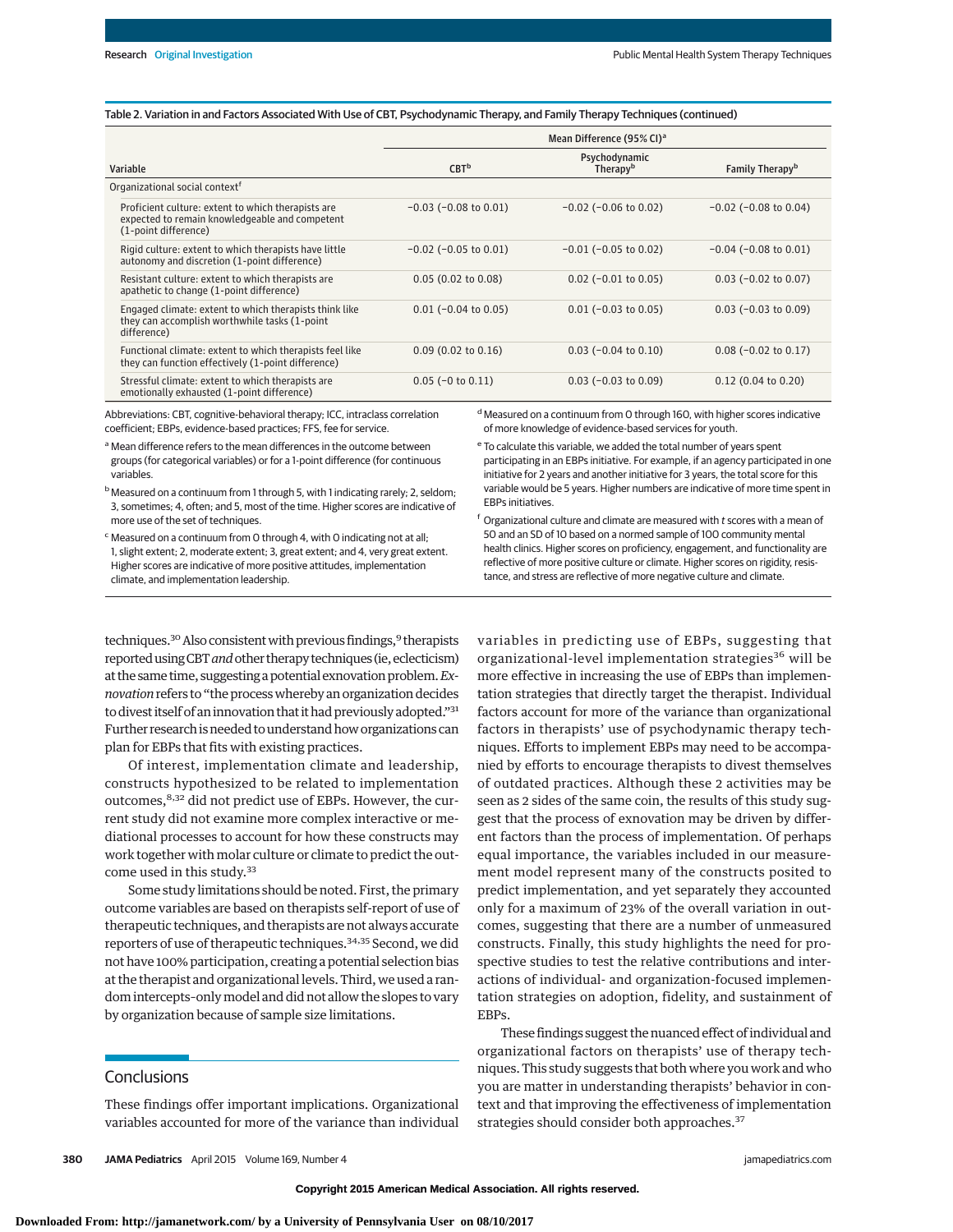#### ARTICLE INFORMATION

**Accepted for Publication:** December 21, 2014.

**Published Online:** February 16, 2015. doi:10.1001/jamapediatrics.2014.3736.

**Author Affiliations:** Department of Psychiatry, University of Pennsylvania Perelman School of Medicine, Philadelphia (Beidas, Evans, Hurford, Hadley, Walsh, Adams, Mandell); School of Social Policy and Practice, University of Pennsylvania, Philadelphia (Marcus); Center for Health Equity Research and Promotion, Philadelphia Veterans Affairs Medical Center, Philadelphia, Pennsylvania (Marcus); Department of Psychiatry, University of California, San Diego (Aarons); Department of Psychiatry, New York University, New York, New York (Hoagwood); Department of Psychiatry and Behavioral Sciences, Medical University of South Carolina, Charleston (Schoenwald); Department of Behavioral Health and Intellectual Disability Services, Philadelphia, Pennsylvania (Evans, Hurford); Community Behavioral Health, Philadelphia, Pennsylvania (Hurford); Department of Family Medicine and Community Health, University of Pennsylvania Perelman School of Medicine, Philadelphia (Barg).

**Author Contributions:** Dr Beidas had full access to all the data in the study and takes responsibility for the integrity of the data and the accuracy of the data analysis.

Study concept and design: Beidas, Marcus, Aarons, Evans, Hadley, Barg, Mandell.

Acquisition, analysis, or interpretation of data: Beidas, Aarons, Hoagwood, Schoenwald, Hurford, Walsh, Adams.

Drafting of the manuscript: Beidas, Marcus, Aarons, Walsh.

Critical revision of the manuscript for important intellectual content: Aarons, Hoagwood, Schoenwald, Evans, Hurford, Hadley, Barg, Adams, Mandell.

Statistical analysis: Beidas, Marcus, Mandell. Obtained funding: Beidas.

Administrative, technical, or material support: Aarons, Evans, Hurford, Hadley, Barg, Walsh, Adams.

Study supervision: Beidas, Aarons, Hurford, Barg, Mandell.

**Conflict of Interest Disclosures:** Dr Beidas reported receiving royalties from Oxford University Press and serving as a consultant for Kinark Child and Family Services. Dr Marcus reported receiving grant support from Ortho-McNeil-Janssen Pharmaceuticals Inc and Forest Research Institute and serving as a consultant to AstraZeneca and Alkermes. Dr Schoenwald reported being a stakeholder and board member of MST Services, LLC. No other disclosures were reported.

**Funding/Support:** This study was supported by grant K23 MH099179 and an Implementation Research Institute fellowship (2012-2014) from the National Institute of Mental Health (Dr Beidas); the Implementation Research Institute, George Warren Brown School of Social Work, Washington University, St Louis, Missouri; grant R25 MH080916 from the National Institute of Mental Health; and the Quality Enhancement Research Initiative, Department of Veterans Affairs Contract, Veterans Health Administration, Office of Research and Development, Health Services Research and Development Service.

**Role of the Funder/Sponsor:** The funding sources had no role in the design and conduct of the study; collection, management, analysis, and interpretation of the data; preparation, review, or approval of the manuscript; and the decision to submit the manuscript for publication.

**Additional Contributions:** The following experts provided their time and input on this project: Marc Atkins, PhD (University of Illinois at Chicago), Ross Brownson, PhD (Washington University in St Louis), David Chambers, DPhil (National Cancer Institute), Bruce Chorpita, PhD (UCLA), Charles Glisson, PhD (University of Tennessee), Nicholas Ialongo, PhD (Johns Hopkins University), John Landsverk, PhD (Oregon Social Learning Center), Enola Proctor, PhD (Washington University in St Louis), and Ronnie Rubin, PhD (Community Behavioral Health). The Department of Behavioral Health and Intellectual DisAbility Services and the Evidence Based Practice and Innovation group also supported this project. No compensation was provided to the contributors.

#### **REFERENCES**

**1**. Aarons GA, Hurlburt M, Horwitz SM. Advancing a conceptual model of evidence-based practice implementation in public service sectors. Adm Policy Ment Health. 2011;38(1):4-23.

**2**. Henggeler SW, Chapman JE, Rowland MD, et al. Statewide adoption and initial implementation of contingency management for substance-abusing adolescents. J Consult Clin Psychol. 2008;76(4): 556-567.

**3**. Beidas RS, Edmunds J, Ditty M, et al. Are inner context factors related to implementation outcomes in cognitive-behavioral therapy for youth anxiety? Adm Policy Ment Health. 2014;41(6): 788-799.

**4**. Glisson C, Dukes D, Green P. The effects of the ARC organizational intervention on caseworker turnover, climate, and culture in children's service systems. Child Abuse Negl. 2006;30(8):855-880.

**5**. Peterson AE, Bond GR, Drake RE, McHugo GJ, Jones AM, Williams JR. Predicting the long-term sustainability of evidence-based practices in mental health care: an 8-year longitudinal analysis. J Behav Health Serv Res. 2014;41(3):337-346.

**6**. Glisson C, Hemmelgarn A. The effects of organizational climate and interorganizational coordination on the quality and outcomes of children's service systems. Child Abuse Negl. 1998; 22(5):401-421.

**7**. Glisson C, Green P. Organizational climate, services, and outcomes in child welfare systems. Child Abuse Negl. 2011;35(8):582-591.

**8**. Aarons GA, Glisson C, Green PD, et al; Research Network on Youth Mental Health. The organizational social context of mental health services and clinician attitudes toward evidence-based practice: a United States national study. Implement Sci. 2012;7:56.

**9**. Garland AF, Brookman-Frazee L, Hurlburt MS, et al. Mental health care for children with disruptive behavior problems: a view inside therapists' offices. Psychiatr Serv. 2010;61(8):788-795.

**10**. Chambless DL, Ollendick TH. Empirically supported psychological interventions:

controversies and evidence. Annu Rev Psychol. 2001;52:685-716.

**11**. Mattejat F. Evidence-based family therapy: which family-based interventions are empirically supported? Kindh Entwickl. 2005;14(1):3-11.

**12**. Harris PA, Taylor R, Thielke R, Payne J, Gonzalez N, Conde JG. Research electronic data capture (REDCap): a metadata-driven methodology and workflow process for providing translational research informatics support. J Biomed Inform. 2009;42(2):377-381.

**13**. Weisz JR. Therapist Background Questionnaire. Los Angeles: University of California; 1997.

**14**. Aarons GA. Mental health provider attitudes toward adoption of evidence-based practice: the Evidence-Based Practice Attitude Scale (EBPAS). Ment Health Serv Res. 2004;6(2):61-74.

**15**. Aarons GA, Sawitzky AC. Organizational culture and climate and mental health provider attitudes towards evidence-based practice. Psychol Serv. 2006;3(1):61-72.

**16**. Aarons GA. Measuring provider attitudes toward evidence-based practice: consideration of organizational context and individual differences. Child Adolesc Psychiatr Clin N Am. 2005;14(2):255-271, viii.

**17**. Stumpf RE, Higa-McMillan CK, Chorpita BF. Implementation of evidence-based services for youth: assessing provider knowledge. Behav Modif. 2009;33(1):48-65.

**18**. Glisson C, Landsverk J, Schoenwald S, et al; Research Network on Youth Mental Health. Assessing the organizational social context (OSC) of mental health services: implications for research and practice. Adm Policy Ment Health. 2008;35 (1-2):98-113.

**19**. Glisson C, Green P, Williams NJ. Assessing the Organizational Social Context (OSC) of child welfare systems: implications for research and practice. Child Abuse Negl. 2012;36(9):621-632.

**20**. Aarons GA. Organizational Climate for Evidence-Based Practice Implementation: Development of a New Scale. Toronto, Ontario, Canada: Association for Behavioral and Cognitive Therapies; 2011.

**21**. Aarons GA, Ehrhart MG, Farahnak LR. The Implementation Leadership Scale (ILS): development of a brief measure of unit level implementation leadership. Implement Sci. 2014;9 (1):45.

**22**. Weersing VR, Weisz JR, Donenberg GR. Development of the Therapy Procedures Checklist: a therapist-report measure of technique use in child and adolescent treatment. J Clin Child Adolesc Psychol. 2002;31(2):168-180.

**23**. Kolko DJ, Cohen JA, Mannarino AP, Baumann BL, Knudsen K. Community treatment of child sexual abuse: a survey of practitioners in the National Child Traumatic Stress Network. Adm Policy Ment Health. 2009;36(1):37-49.

**24**. James LR, Demaree RG, Wolf G. Estimating within-group interrater reliability with and without response bias. J Appl Psychol. 1984;69(1):85-98.

**25**. Brown RD, Hauenstein NMA. rwg: an assessment of within-group interrater agreement. Organ Res Methods. 1993;78(2):306-309.